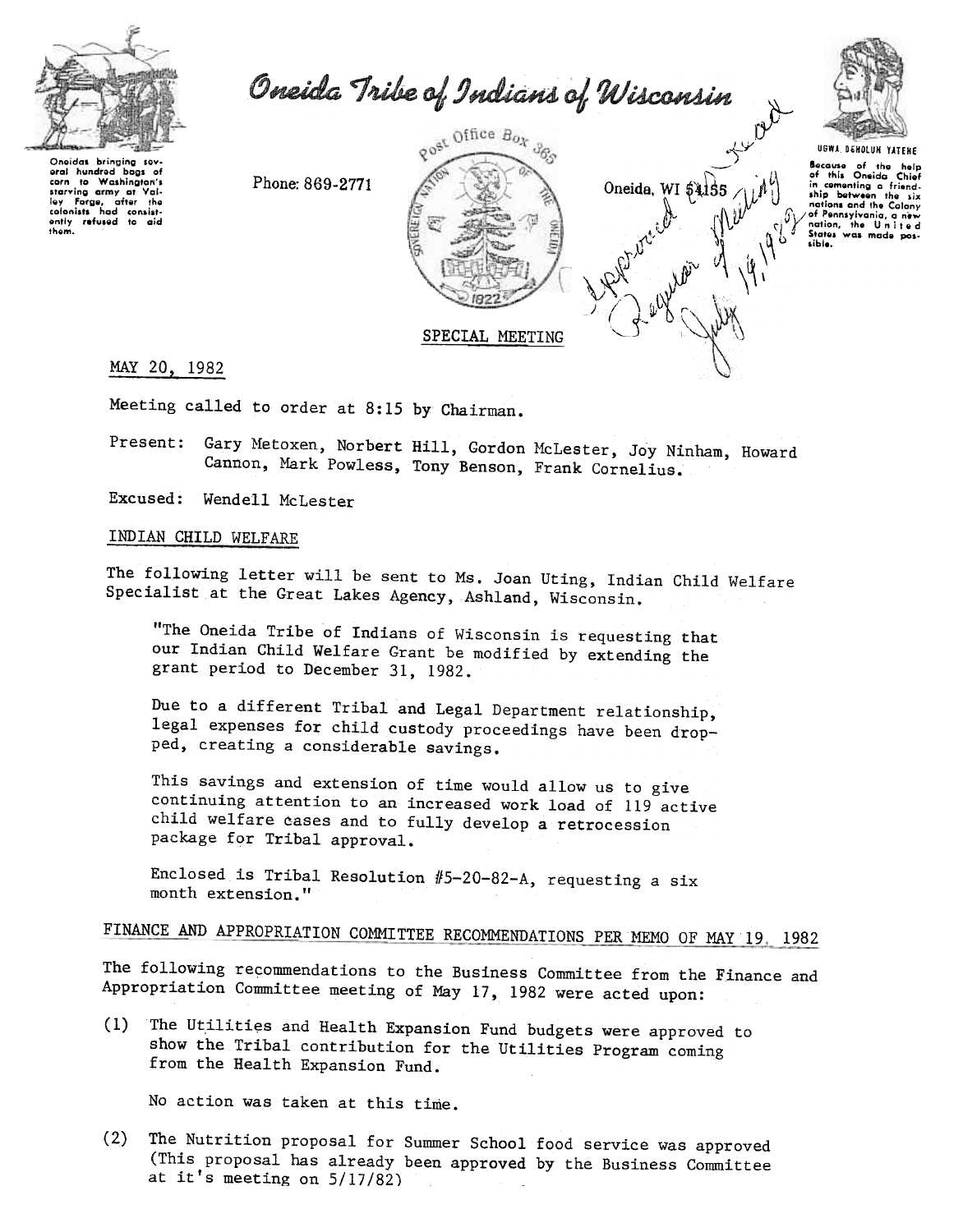(3) An additional investment of \$363.30 was approved for the Oneida Agricultural Project (Merlin and Pat Cornelius) for corn and fertilizer to plant on the Ambrosius property.

Howard Cannon moved to approve the recommendation. Joy seconded Mark abstained. Motion carried.

Other items discussed: SENSE Invoice. Contract is due to run out shortly. Approved for payment contingent on verification of receipt of all items listed.

It was the feeling that the Business Committee is getting the same information from other agencies and we may not be getting our money's worth. The contract ends at the end of the month of May. The Business Committee will bring this up later.

## EMPLOYMENT RECOMMENDATIONS

Tony moved to approve the Personnel Selection Committee recommendation for the position of Machine Operator for the Reproduction Center of May 17, 1982:

- \* (1) Grace Koehle
	- (2) Janet Hi
	- (3) Carolyn Smit

Howard seconded. Motion carried.

Tony moved to approve the Personnel Selection Committee recommendations for the position of Salesperson for the Arts and Crafts Shop from May 18, 1982:

- \* (1) Judy M. Corneli
	- (2) Michelle Ninham
	- (3) Donald L. Applebe

The reasons for the above ranking were: actual past work experience in sales or training; having a working knowledge of Native American Arts and Crafts; also, Oneida preference was used in this selection.

Mark Seconded. Gordon and Joy abstained. Frank opposed. Four approve Motion carried.

Frank Cornelius opposed because the interview started with only two people on the interview team and the relationships of the interviewing team to the person hired.

Joy moved to approve the Personnel Selection Committee recommendation for the position of Co-ordinator at the Reproduction Center from May 14, 1982:

- \* (1) Lloyd Powles
	- (2) Frank M. Primea
	- (3) Donald L. Applebe

Howard Seconded. Motion Carried.

## NURSING HOME EMPLOYMENT AGREEMENT

The agreement is being changed and it will be brought back to the Business Committee.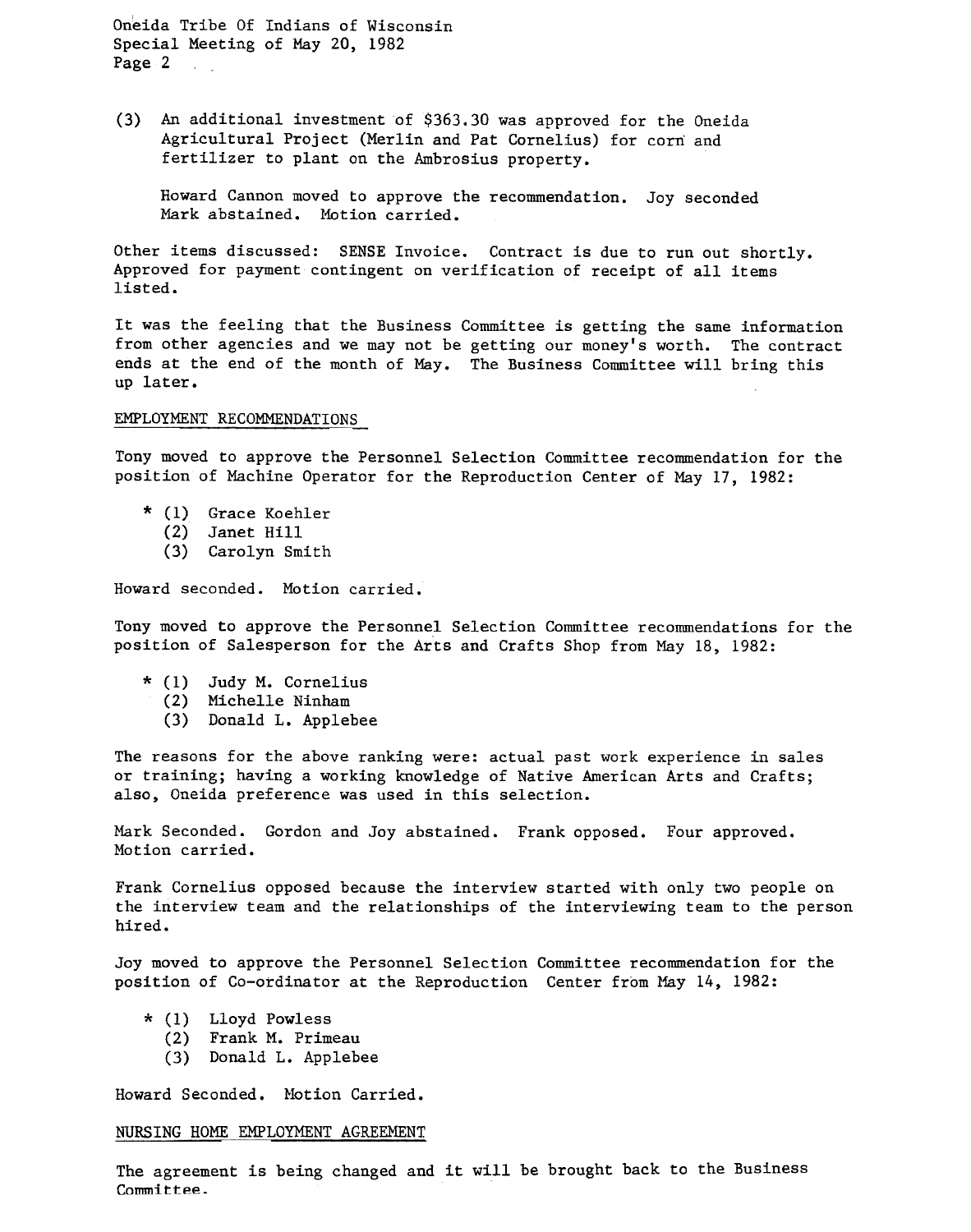## PERSONNEL SELECTION COMMITTEE

Joe Villagomez has a person coming in Thursday and Friday, May 27 & 28, 1982 to give the Committee EEO Training.

## HONOR BANQUET

Norbert Hill will be at the Honor Banquet at UWGB on May 28, 1982 at

## SUSPENSION MEMO OF MAY 19, 1982

Loretta Webster told the Business Committee the sj.tuation and what led up to the immediate suspension. Discussion followed about the action taken by the Tribal Administrator and if the management system had been followed. Joe recommended that the Business Committee wait 72 hours before they take action on the permanent dismissal by the Tribal Administrator. This memo was handed to Cliff Danforth at 4:20 P.M. May 29, 1982. The Business Committee agreed to follow Joe Villagomez's recommendation and wait the amount of time to see if there is an appeal.

Mark asked to see the Job Description. He would like to review the description. Joe and Loretta will be in charge of the Recreation Program until things have been worked out.

## OTE DISMISSAL

Joe said on May 14, 1982, Barb Skenandore dismissed Pat Huff. Now Pat Huff wishes to appeal that dismissal. Mark stated to follow the management system as we have done with other matters.

#### NEWSPAPER

The paper is scheduled to go out on June  $4$ , 1982, if all the machinery is working properly. The issues will be numbered and a new logo contest was run but no decision has been made at this time on a new logo for the paper.

## GENERAL TRIBAL COUNCIL MEETING

Mark made a motion to have the Semi-Annual meeting of the General Tribal Council on July 10, 1982 at the Seminary. Tony seconded. Motion carried. The secretary will check with the Seminary for the space and see about having a noon meal in the cafeteria. The money for this meal will come from the Business Committee budget.

Norbert was asked to put together a report on how the Business Committee is following the Resolution of February 25, 1982 and bring this back to the Business Committee before the Semi-Annual Meeting.

Howard asked to go with Sonny King and Jim White to look at some furniture companies and see if something like that could be developed on the Reservation.

Howard asked for vacation on June 1, 2 & 3. Tony moved for approval. Frank seconded Motion Carried.

Frank askeded to go the Rhinelander GLITC Education meeting on May 21, Mark moved for approval. Tony Seconded. Motion carried.

Gary requested to go to Wausau on Monday, May 24, 982 on the Ad Hoc Committee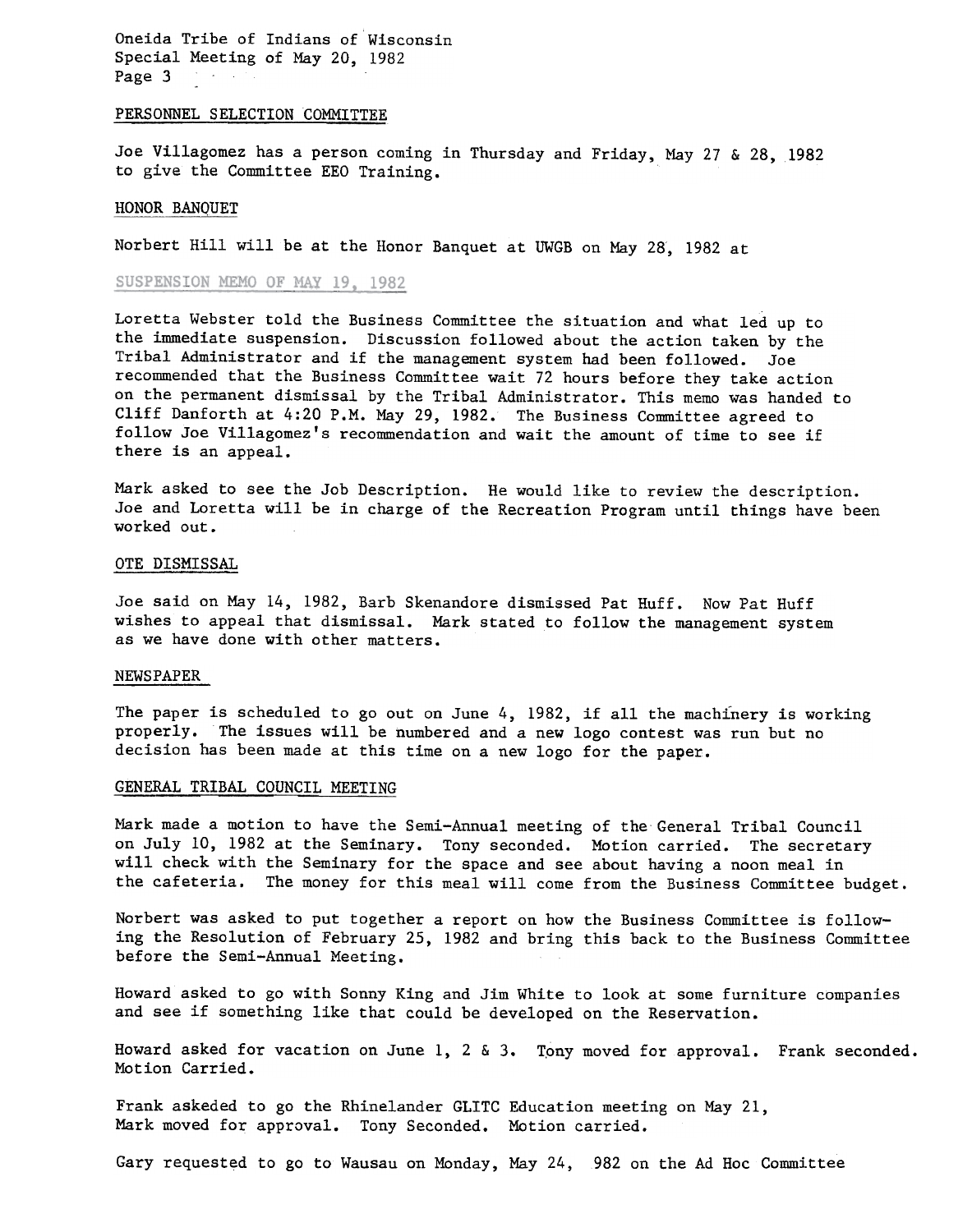dealing with cigarettes and Tuesday, May 25, 1982 in Madison. Frank moved fo approval. Howard seconded. Motion Carried.

Mark asked that all Ordinances be made available at the Semi-Annual meeting. Norbert will have the Ordinances Ready.

11:00 A.M. Tony moved to recess until 2:15 P.M. Howard Seconded. Motion carried

## LAW OFFICE

On May 5, 1982, a closing was held in Seymour at Attorney Richard Lubinski's office relative to the Ambrosius Land Purchase. Once the deed is properly recorded and returned to the Tribe, the land will be put in trust.

## ONEIDA ONE STOP

The deed for One Stop was recorded by the Law Office on May 7, 1982. The Outagamie County Register of Deeds office will return the original deed to the Law Office after being properly recorded. There are still problems about the ownership of the Petroleum storage tanks. The Law Office requested an inventory list of what the Tribe purchased from Kellogg Bank and Bruce King. The deed indicates the Tribe purchased the land and everything below and above the land. The inventory list may spell out individually the items purchased to resolve the tank issue.

## DEBORAH FULLER vs. HARRIET REITER

Francis said this is on hold at this time.

## TOWN MEETING - ONEIDA & HOBART

Francis stated he and Norbert Hill went to the meeting. There were about 14 people present. Fran said he was not sure what kind of meeting they had that night. If it was an Oneida Town meeting or a Hobart Town meeting or a joint town meeting. Fran did not know if it was a legally called meeting or not. The discussion centered around hiring a Law firm to help settle the jurisdiction problem some people feel exist. To hire Legal Council for the towns has to be done following State statutes. Mark wants to be sure that the towns follow the regulation of the State. Fran talked to Tom Tobin and asked him if the towns retained him. He said no. They just asked him for an opinion on the Oneida Tribal Boundaries. Mark made a motion to have the Law Office research the State statutes in terms of governing procedures for the townships, as per retaining an attorney for spending monies and the open meeting law. Tony seconded. Motion carried.

Fran feels these meetings will have a carry-over in trying to work things out on the water and sewer for the airport site. It is going to be hard to work with some of these people.

## MEETING WITH BOB DEER - DNR

A meeting was held with the DNR to begin development of an enforcement mechanism to regulate hunting and fishing on the Oneida Reservation. Among the things that were discussed were no enforcement on the Reservation and at present, there are no ordinances regulating hunting and fishing. The DNR was told the Tribe had a Tribal code drafted and an ordinance is being developed to address regulations on hunting and fishing and the Tribe's good faith intent to regulate hunting and fishing in a way that is compatible with regulations by the state DNR. It is the opinion of the Law Office that an agreement between'the State and the Oneida Tribe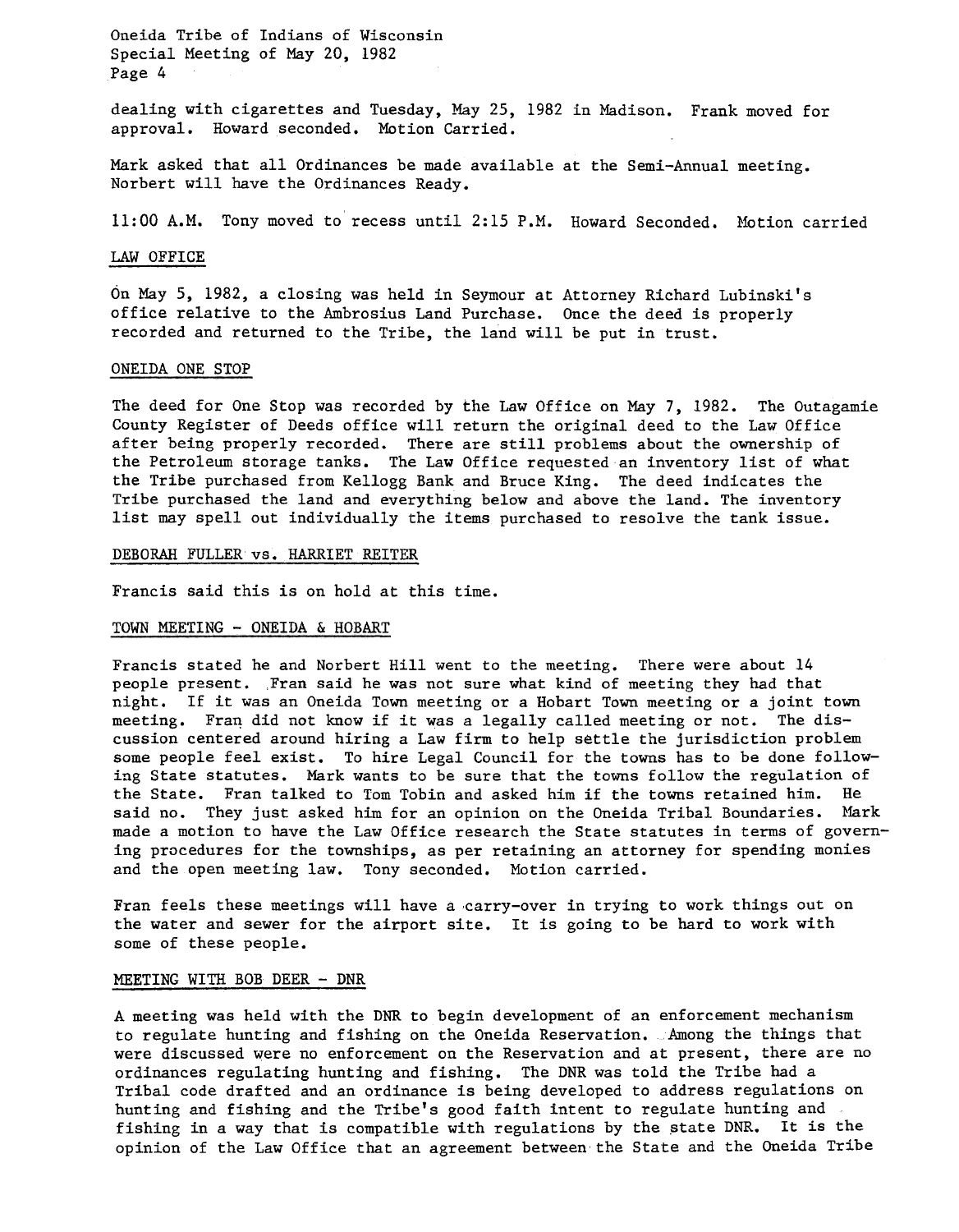be settled as soon as possible.

## CIGARETTE TAX PLANNING SESSION

Subjects discussed with Attorney Rita Keshena, Jerry Hill and Fran Skenandore in a meeting on May 19, 1982 were:

Relevant dates

- (a) May 24, 1982 GLITC Ad Hoc Sub-Committee to meet in Wausau.
- (b) May 25-27, 1982 This is when the State legislature convenes for its special session.
- (c) June 4, 1982 -IDAM, Madison, DOR-Tod Berry will meet with members of GLITC Sub-Committee to discuss potential options and elements of an agreement.

Elements of Position

- (a) This is a concerted action by all eleven (11) Tribes in Wisconsin.
- (b) Recite the creation of the Ad Hoc Sub-Committee as a responsible and effective response of Tribal Governments in Wisconsin to this problem.
- (c) A plan of compromise and negotiable terms preceded by a diplomatic but firm requirement of recognition of the governments of the eleven (11) Tribes in Wisconsin.
- (d) Contacts have been established with the Department of Revenue. The goal is to meet purposefully and productively.
- (e) The issue of enforcement should be" addressed.
- (3) Strategy Considerations
	- (a) Plan to have as many persons as possible in the Capitol before and during the special session of the state legislature on May 25-27.
	- (b) All Tribal representative should stick to a plan; No one off on tangents.
	- (c) Tribal Councils should be asked for formal resolutions supporting unified position.
	- (d) Bob Miller should encourage all Tribes to be present in Madison on dates of special legislative sessions.

Considerations of a negotiated agreement.

- (a) Indian cigarette tax can be part of a larger agreement to include other taxes.
- (b) No infringement on internal Tribal government control.
- (c) Recognition of Tribal governmental legal right to regulate on the Reservation.

## DOCKET 301

Francis said everyone had agreed to drop the 301 case and all the paper work is in the hands of the attorney Marvin Chapman and everyone has to respond by July 19 for dismissal.